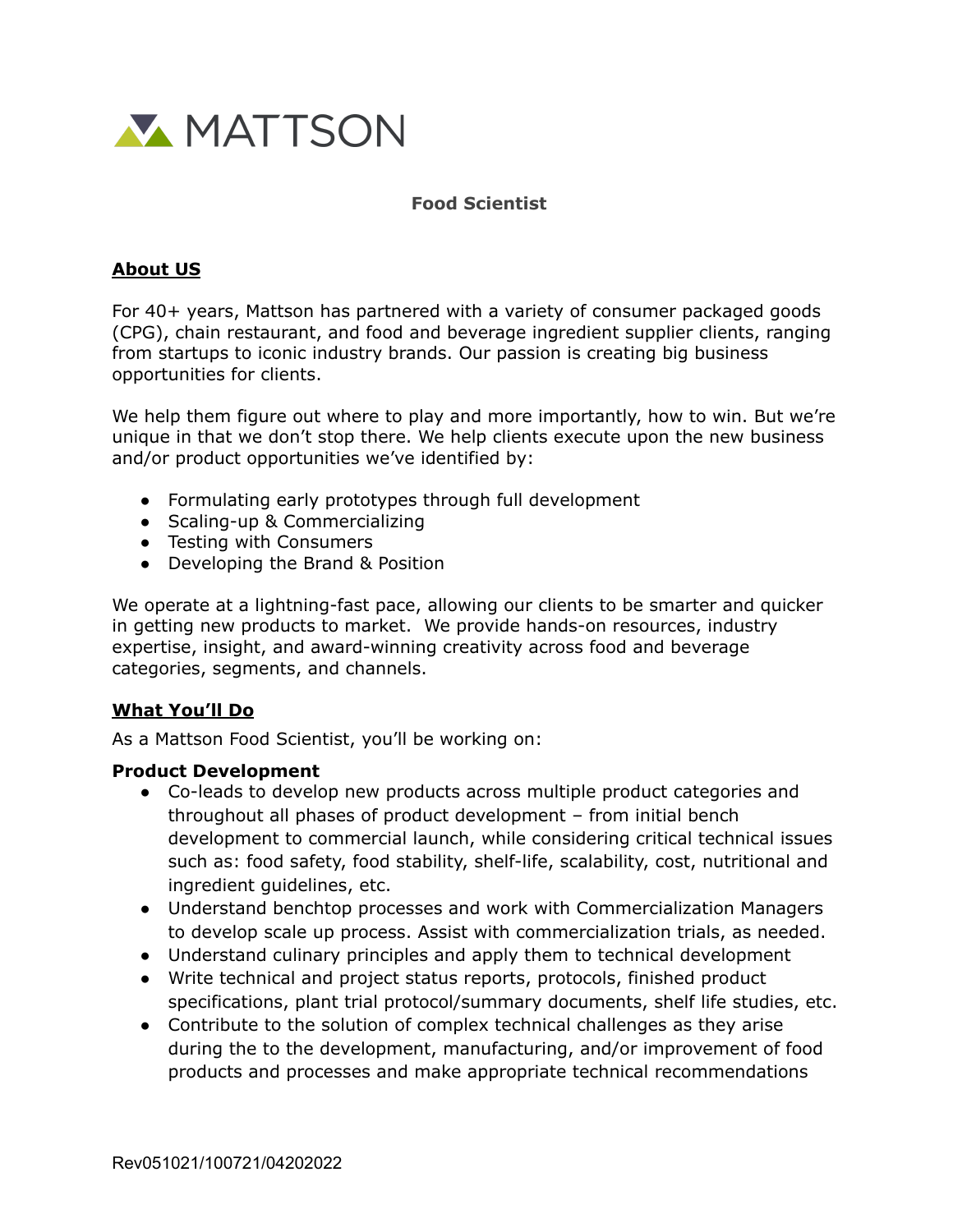- Understand and conduct basic analytical testing in support of product development
- Work with cross functional teams that include our clients, client managers, food scientists and contract manufacturers
- Prioritize and manage multiple projects with overlapping deadlines

### **About You**

- B.S. or M.S in Food Science or related discipline
- 3+ years of food and/or beverage product development ideally with experience in new product development
- Ability to communicate effectively with cross functional teams
- Willing to travel domestically and occasionally internationally as required by client and project needs
- Must be a person of high integrity and commitment and possess a strong work ethic
- Ability to lift 30 to 40 lb.

### **Nice to Have**

- Knowledge of Google Sheets, Docs, Slides and ESHA Genesis program
- Committed to personal and professional growth and to the success of our company, clients and fellow employees

### **Bonus Points**

- Culinary degree, food service or restaurant operations experience
- Production experience
- Quality Assurance experience

# **What's in it for You?**

A job at Mattson will immerse you in the world of food. You must be passionate about food and beverage. The more you can articulate your passion, the more interested we will be in interviewing you. At Mattson, food is not just our business; it's our life.

We offer a rich package of benefits, including 401K, health, dental, Health Savings Account, Flexible Spending Account, participation in our ESOP (Employee Stock Ownership Plan), which provides you the opportunity for profit-sharing, Outstanding, delicious breakfast and lunch served fresh every Monday-Friday in our office. Oh and we also like to have fun. It's food, after all!

We're located in the San Francisco Bay Area and our office houses a 20,000 square foot food development lab, brand development studio, consumer research facility, and an on-site pilot manufacturing plant. Come join us and see why we're the greatest thing since sliced bread.

# **How to Apply**